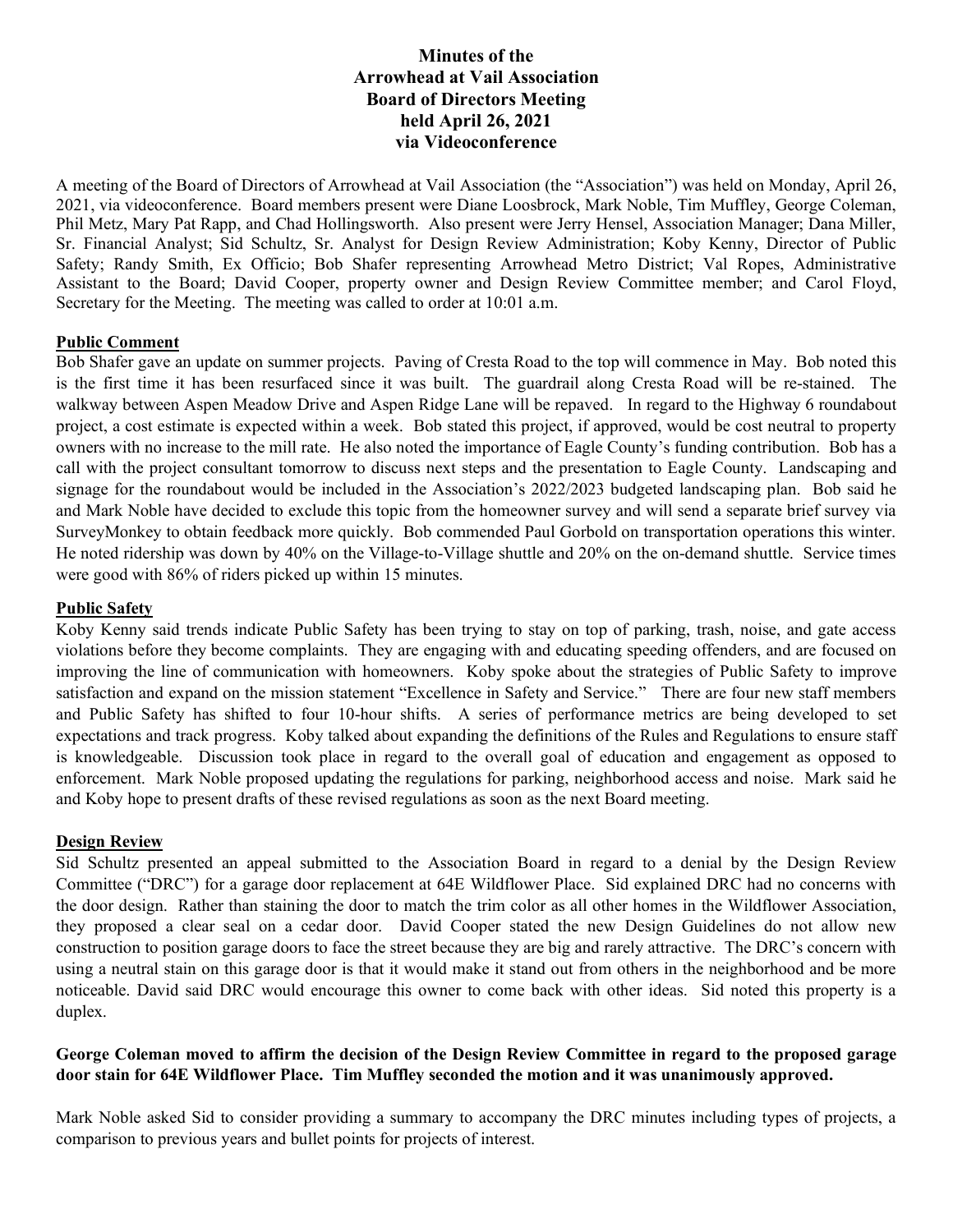Jerry Hensel recommended a motion to waive Design Review fees for the removal of Cottonwood and fruit bearing trees.

# **George Coleman moved to waive Design Review fees for the removal of Cottonwood and fruit bearing trees. Diane Loosbrock seconded the motion and it was unanimously approved.**

## **Committees**

Hiking: Mary Pat Rapp stated one priority of the Committee is to replace the bench on the Navaho trail. Trail maintenance days will continue this year. She will provide dates for the upcoming newsletter. Mary Pat asked for the Board's feedback on new proposed trails. A trail for hikers only would go from the Ute Trail to the Dakotas and Castle Peak area. She said this could likely be accomplished by clearing. Another trail under consideration would go from bottom to top up the center of the mountain through Cresta Glade similar to Berry Picker Trail. A trail from Mud Springs to the front of the mountain would keep hikers and snowshoers off the road. Jerry Hensel will arrange for replacement of the log bench on the Navaho Trail. George Coleman recommended determining the scope of work on the hiker only trail. Mark Noble clarified \$15K is budgeted for maintenance this year and nothing is budgeted for new trails. \$20K is tentatively budgeted for next year. He advised getting Vail Resorts' approval for the proposed trails before the budgeting process begins in September. Mary Pat and Jerry Hensel will examine the hiker only trail work that would need to be done and will bring a proposal to the Board. Mary Pat mentioned a thistle problem on the Mud Springs Trail. Jerry Hensel said the thistles will be sprayed after the elk calving closure.

#### Operations:

Lighting - All address marker, gate entry and code reader monument rock work has been completed. 80% of lighting for these pilasters has been installed. The Association and Metro District lamp order was placed last week and should arrive by mid-August. Vail Resorts will postpone their part of the project until next year. Village at Arrowhead Association was able to fund two-thirds of their portion of the project this year.

Mountain Camera - Jerry Hensel reported cabling installation has been scheduled for the mountain cam. The camera will be purchased in May when a new model is released.

Vail Recreation District - Jerry Hensel said Vail Recreation District ("VRD") is proposing two events in Arrowhead this summer. The first is a mountain bike race with  $150 - 250$  participants on July  $14<sup>th</sup>$  going up Arrowhead Mountain and down the Ute Trail. The second request is a 5K and half marathon trail run on Saturday, August 21<sup>st</sup>, and would require an alternative parking plan. George Coleman commented that the Association would need to be included in any liability waiver. Concern was expressed about impact on the trail from mountain bikes and going downhill on the Ute Trail which is designated as uphill only. Mark Noble mentioned music will be played at the start and finish area for the duration of the trail run. Randy requested Jerry follow up with CCR to confirm whether they have an event scheduled on August 21st.

## **Mark Noble moved to proceed with allowing the Vail Recreation District to hold a trail run event on August 21st on Arrowhead Mountain contingent upon inclusion of the Association in the liability waiver. Chad Hollingsworth seconded the motion and it was unanimously approved.**

#### Capital Project Update:

Jerry Hensel said there will be a meeting with Koby Kenny on Friday to discuss a fire mitigation plan to be consistent with Beaver Creek and Bachelor Gulch. Diane Loosbrock recommended coordinating a presentation for homeowners regarding drought conditions and fire mitigation. One of the hard tennis courts will be converted into two pickle ball courts at the beginning of June. A propane grill will be installed at the clay tennis courts. Jerry has met with two additional landscaping companies and is awaiting their bids on the entry project. He anticipates that project to begin after July  $4<sup>th</sup>$ . Jerry has approved the purchase of a Public Safety vehicle as budgeted.

## Pool:

George Coleman reported the Pool Committee has met and agreed to operate under the existing agreement between the Association, Village at Arrowhead Association and Vail Resorts by honoring the terms including sharing of budget information and a reconciliation of expenses. In June, the Committee will put forth recommendations presented to Vail Resorts. The Committee would like to present a revised negotiated agreement for the Board's consideration in the September meeting.